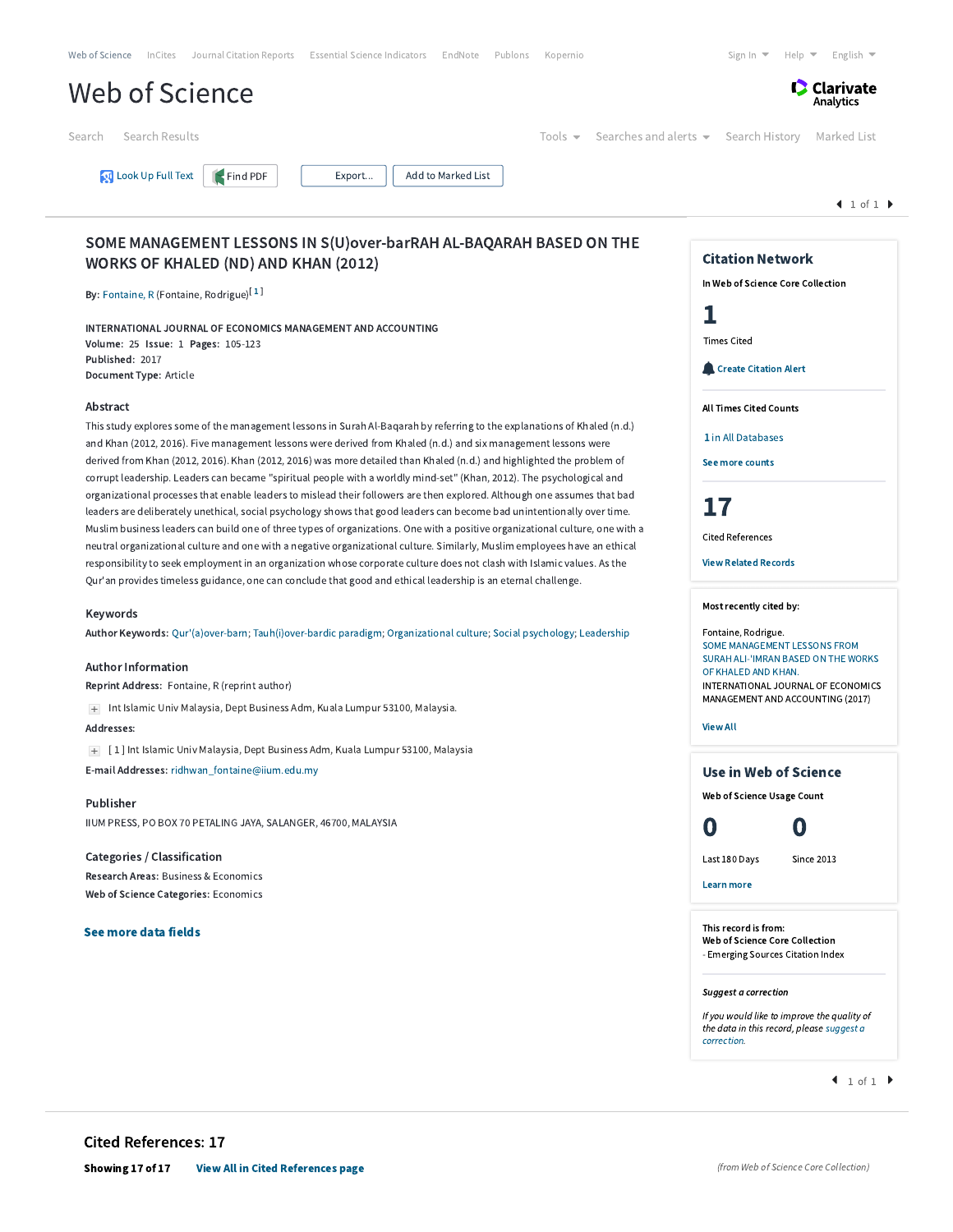| 1.  | Title: [not available]<br>By: Abu Dawud, Sulaiman ibn Ash'ath Al-Azdi Al-Sijistani.<br>Sunan Abi Dawud, Hadith 4833<br>URL: https://sunnah.com/abudawud/43/61                                                                 | <b>Times Cited: 1</b>  |
|-----|-------------------------------------------------------------------------------------------------------------------------------------------------------------------------------------------------------------------------------|------------------------|
| 2.  | Title: [not available]<br>By: Al-Bukhari, Muhammad ibn Isma'il.<br>Sahih. Al-Bukhari, Hadith 3941<br>URL: http://sunnah.com/bukhari/63/166                                                                                    | Times Cited: 1         |
| 3.  | Title: [not available]<br>By: Al-Naisaburi, ibn Hajjaj.<br>Sahih. Muslim. Hadith 142 e<br>URL: https://sunnah.com/muslim/33/28                                                                                                | Times Cited: 1         |
| 4.  | Title: [not available]<br>By: Al-Nasa'i, Ahmad ibn Shu'aib ibn 'Ali ibn Sinan.<br>Sunan Al-Nasa'i, Hadith 4201<br>URL: http://sunnah.com/nasai/39/53                                                                          | <b>Times Cited: 1</b>  |
| 5.  | The anxiety of learning<br>By: Coutu, DL<br>HARVARD BUSINESS REVIEW Volume: 80 Issue: 3 Pages: 100-+ Published: MAR 2002                                                                                                      | <b>Times Cited: 45</b> |
| 6.  | ENTREPRENEURSHIP AND LEADERSHIP: AN ISLAMIC PERSPECTIVE<br>By: Fozia, Maryam; Rehman, Ayesha; Farooq, Ayesha<br>INTERNATIONAL JOURNAL OF ECONOMICS MANAGEMENT AND ACCOUNTING Volume: 24 Issue: 1 Pages: 15-47 Published: 2016 | <b>Times Cited: 2</b>  |
| 7.  | <b>Reflections on Brainwashing</b><br>By: Galanti, G-A.<br>Recovery from Cults: Help for Victims of Psychological and Spiritual Abuse Pages: 85-102 Published: 1993<br>Publisher: W.W. Norton & Company, New York             | <b>Times Cited: 1</b>  |
| 8.  | Title: [not available]<br>By: Islahi, A.A.<br>Tadabbur-e-Qur'an Pondering Over the Qur'an: Tafsir of Surah Al-Fatihah and Surah Al-Baqarah Volume: one Published: 2007<br>Publisher: Islamic Book Trust, Kuala Lumpur         | <b>Times Cited: 1</b>  |
| 9.  | Title: [not available]<br>By: Khaled, A.<br>Quranic Reflections: Insights into the Objectives of the Quranic Verses<br>Publisher: AmrKhaled. Net, Cairo                                                                       | <b>Times Cited: 2</b>  |
| 10. | Surah Al-Baqarah<br>By: Khan, N.A.<br>Cover to Cover Published: 2012<br>URL: http://www.bayyinah.tv                                                                                                                           | Times Cited: 1         |
| 11. | Title: [not available]<br>By: Khan, N.A.<br>Ramadan Exclusive: Surah Al-Baqarah Published: 2016<br>URL: http://www.bayyinah.org                                                                                               | <b>Times Cited: 1</b>  |
| 12. | Introduction<br>By: Langone, M.<br>Recovery from Cults: Help for Victims of Psychological and Spiritual Abuse Pages: 1-22 Published: 1993<br>Publisher: W.W. Norton & Company, New York                                       | <b>Times Cited: 3</b>  |